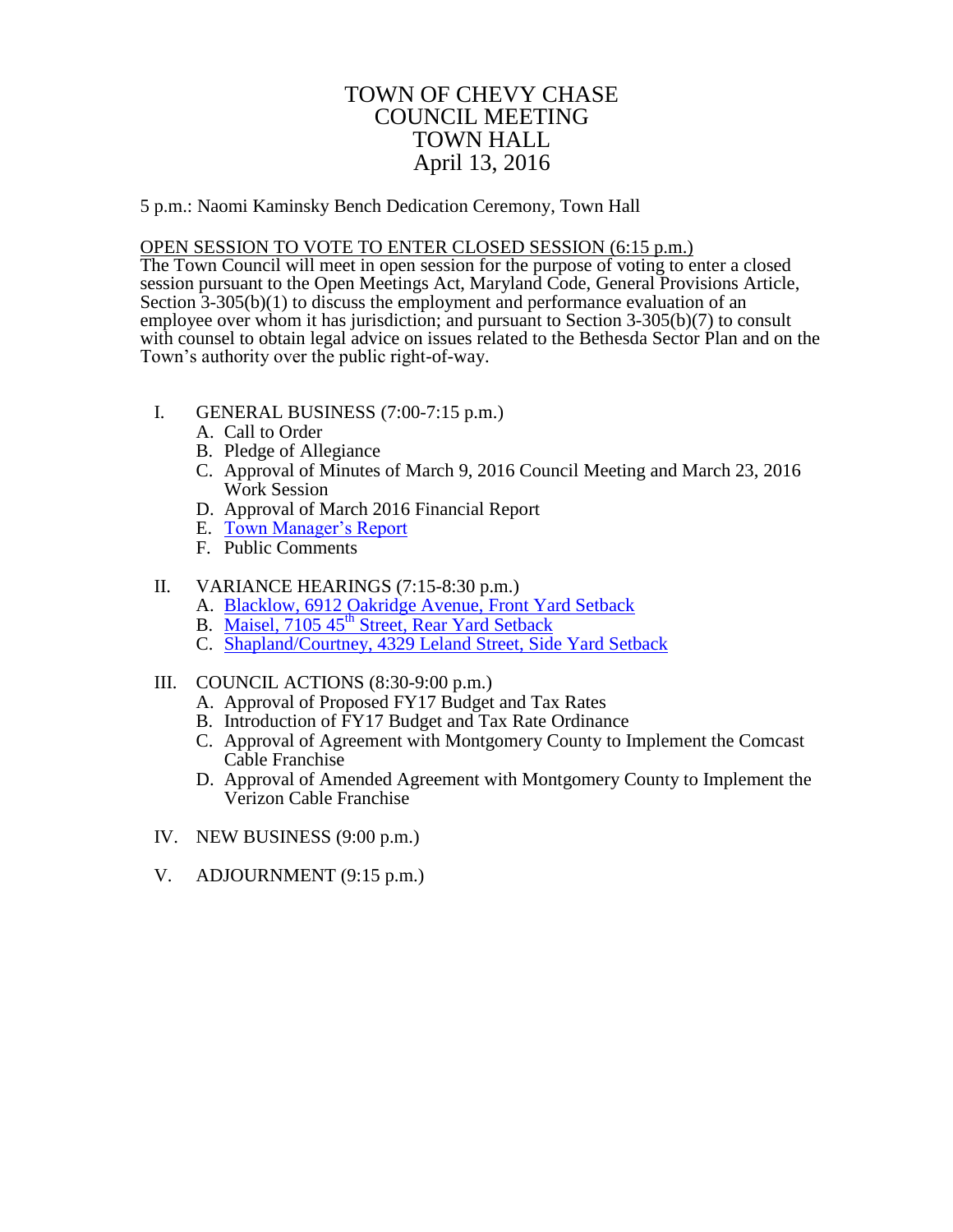# <span id="page-1-0"></span>MEMORANDUM I-E

TO: Town Council FR: Todd Hoffman, Town Manager RE: Town Manager's Report DATE: April 13, 2016

This report highlights many of the initiatives undertaken by Town staff over the past month. In the interest of brevity, I have not included ongoing staff functions. Please let me know if you have any questions or need additional information.

## **Council/Committee/Board Assistance:**

- Worked with Community Relations Committee, Climate and Environment Committee and Public Services Committee on special events.
- Worked with Land Use Committee on Stormwater Management and Sediment Control Ordinance.

## **Special Projects:**

- Developed FY17 proposed budget.
- Wrote and submitted revised Town position paper on Bethesda Sector Plan.
- Developed and issued RFP for Bethesda Sector Plan legal assistance.
- Met and worked with consulting architect on Bethesda Sector Plan model.
- Organized and attended work session on FY17 budget and Bethesda Sector Plan.
- Drafted SOPs for administrative variances.
- Drafted revised election procedures.
- Sent letter to County re. municipal tax duplication reimbursement.
- Sent updated address list to State Comptroller's office.
- Drafted postcard re. proposed property tax increase.
- Assisted with appointing new members to Election Board and Ethics Commission.
- Met with LWV and Election Board members to review procedures for 2016 election.
- Worked with Washington Gas and WSSC on pending infrastructure repairs and related MOUs.
- Attended FEMA meeting re. snow removal reimbursement.
- Assisted in reviewing proposed resident survey.
- Installed plaques in memory of Naomi Kaminsky on Town benches.
- Processed requests for traffic signs and street lights.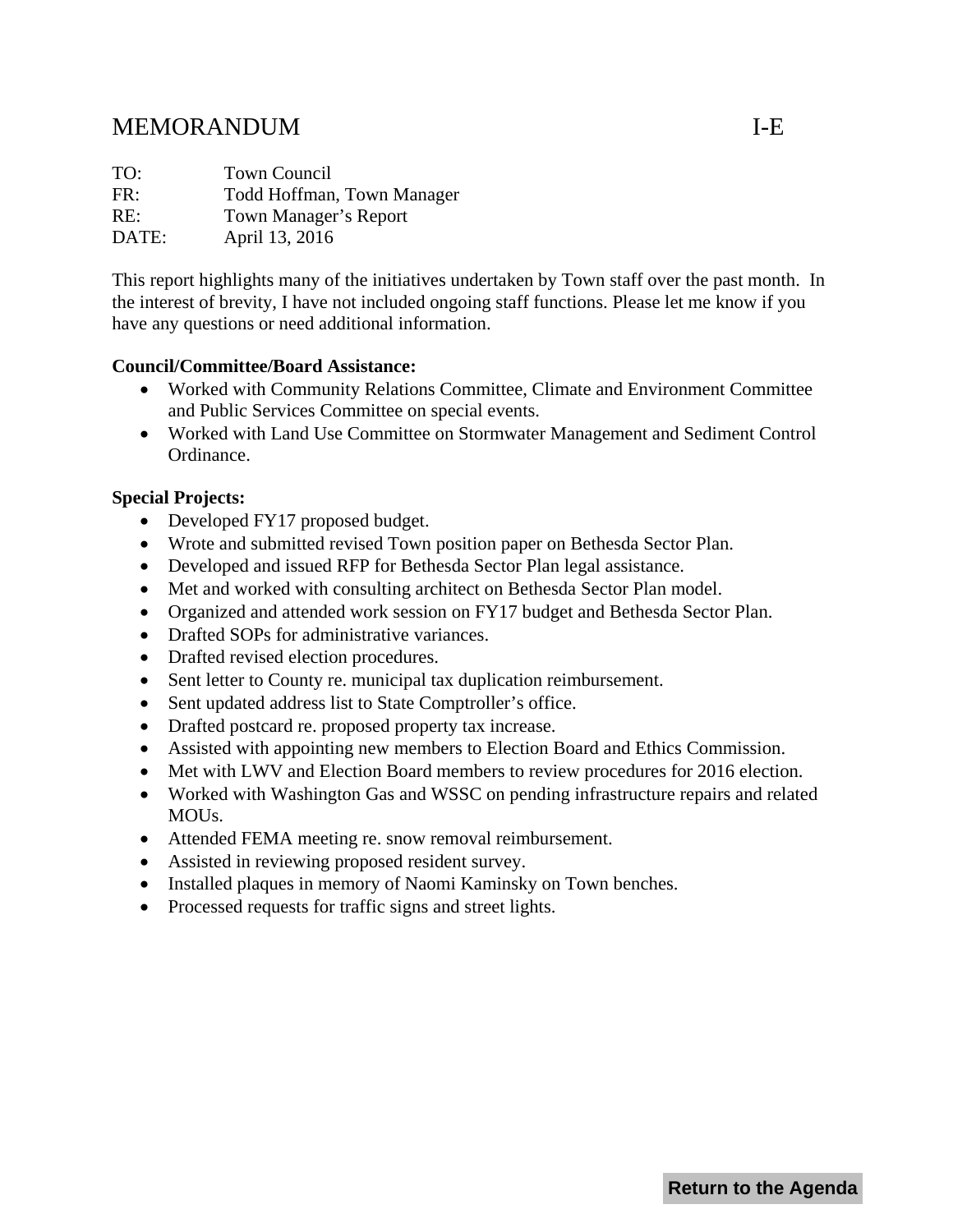## <span id="page-2-0"></span>STAFF REPORT II-A

| TO:   | Town Council                                       |
|-------|----------------------------------------------------|
| FR:   | Todd Hoffman, Town Manager                         |
| RE:   | Blacklow, 6912 Oakridge Avenue, Front Yard Setback |
| DATE: | April 13, 2016                                     |

### **Variance Requested:**

Susan Blacklow, 6912 Oakridge Avenue, is proposing to install a generator at her house. The generator would project 28.7 feet into the 50.5 foot front yard setback from Oakridge Avenue. Town building regulations do not allow a generator to project into any required setback; therefore, a variance of 28.7 feet is required.

#### **Background:**

As of April 8, the Town has not received any correspondence about the variance request. Any comments received by the Town will be provided to the Council at the public hearing.

*Staff note: The following assertions summarize materials provided by the applicant in support of the variance request. Their inclusion in the Staff Report does not intend to convey staff support for the approval or denial of the variance request. The applicant should indicate to the Council if any arguments have been misrepresented. Council should consider the entire record in considering the variance request.*

#### **Applicant's Claims for the Variance Request:**

- 1. The variance is requested because the placement of the existing house on the lot relative to the required front yard setback represents an extraordinary condition. The lot is a corner lot with two front yards. The neighboring houses to the south are set back over fifty feet from their respective front property lines, creating a very large front yard setback requirement (established building line). The location of the house on the lot leaves no practical option for the placement of the generator other than the requested site, which is close to the needed gas and electrical connections of the house.
- 2. Approval of the variances is requested because conforming to the Town's building ordinance would be impractical, cause unusual practical difficulties, and cause undue hardship. There is no alternative location for the placement of the generator due to the unusual setbacks for the home as well as where access to the gas lines and electric hookups are available. The required setbacks for this lot represent an unusual challenge for placement of a generator.
- 3. The proposed generator will not be detrimental to the use and enjoyment of neighboring properties. The generator would not be close to neighboring houses, operates at a reasonable decibel level, and would be used infrequently (during limited maintenance cycles and during power outages). In the event of a power outage, the generator would allow the applicant to make her home available to her neighbors in need.
- 4. The request is the minimum necessary to overcome the exceptional condition that is causing the hardship. The generator will be placed as close to the home as possible (18" from the wall). The generator is small in size.
- 5. The proposed generator does not impair the general plan of the Town. The generator will be placed away from neighboring properties, will be screened with vegetation, and the installation will not require the removal of any trees.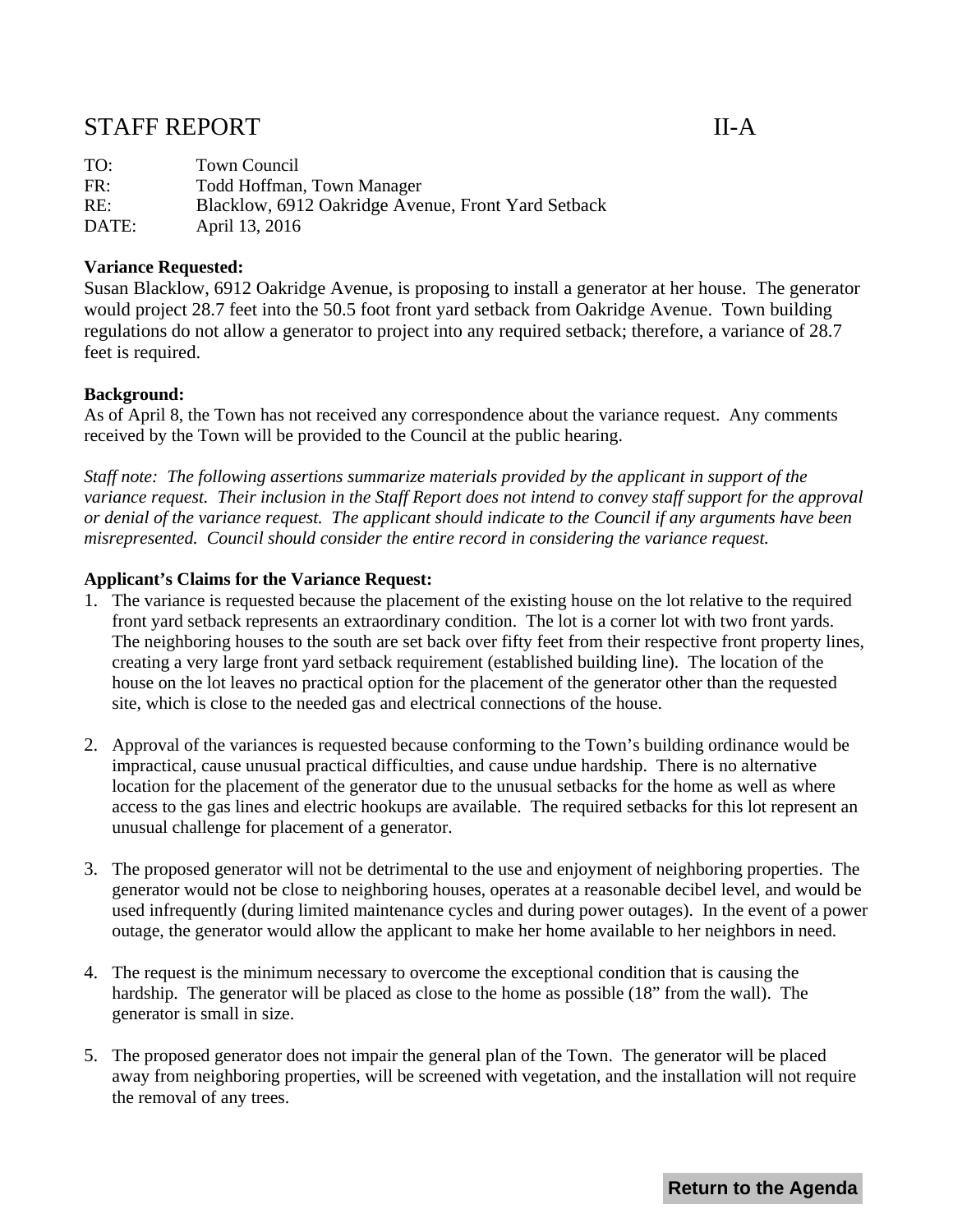## <span id="page-3-0"></span>STAFF REPORT II-B

TO: Town Council FR: Todd Hoffman, Town Manager RE: Maisel, 7105 45<sup>th</sup> Street, Rear Yard Setback DATE: April 13, 2016

## **Variance Requested:**

Harvey Maisel and Andrea Boyarsky-Maisel, 7105 45<sup>th</sup> Street, are proposing to install a generator at their house. The generator would project 55 feet into the 60 foot rear yard setback. Town building regulations do not allow a generator to project into any required setback; therefore, a variance of 55 feet is required.

#### **Background:**

As of April 8, the Town has not received any correspondence about the variance request. Any comments received by the Town will be provided to the Council at the public hearing.

*Staff note: The following assertions summarize materials provided by the applicant in support of the variance request. Their inclusion in the Staff Report does not intend to convey staff support for the approval or denial of the variance request. The applicant should indicate to the Council if any arguments have been misrepresented. Council should consider the entire record in considering the variance request.*

#### **Applicants' Claims for the Variance Request:**

- 1. The variance is requested because the placement of the house on the lot represents an extraordinary condition. The main building is built up to the Town's setback lines, leaving no room for the installation of a generator. The house includes an electric sump pump to prevent the basement from flooding. The generator is needed to ensure the sump pump is always operational.
- 2. Approval of the variances is requested because conforming to the Town's building ordinance would be impossible. The main house is currently built to the building setback lines; therefore there is no place to locate the generator per the Town's regulations.
- 3. The proposed generator will not be detrimental to the use and enjoyment of neighboring properties. The generator is proposed to be placed in the rear yard next to an existing accessory structure. There is currently a fence surrounding the property. The applicants also propose to enclose the generator with a screen. The fence, accessory structure, and screen collectively will buffer the noise.
- 4. The request is the minimum necessary to overcome the exceptional condition that is causing the hardship. The proposed location by the accessory building in the rear yard will ensure that the generator is not visible from the street or from the neighbors' properties. This is the least obtrusive location and in the neighbors' best interest.
- 5. The proposed generator does not impair the general plan of the Town. The generator is advertised as providing quiet neighborhood-friendly performance. It will run about once a week for 10-15 minutes at 66 decibels. The owner can schedule this time to accommodate the neighbors.

**Return to the Agenda**